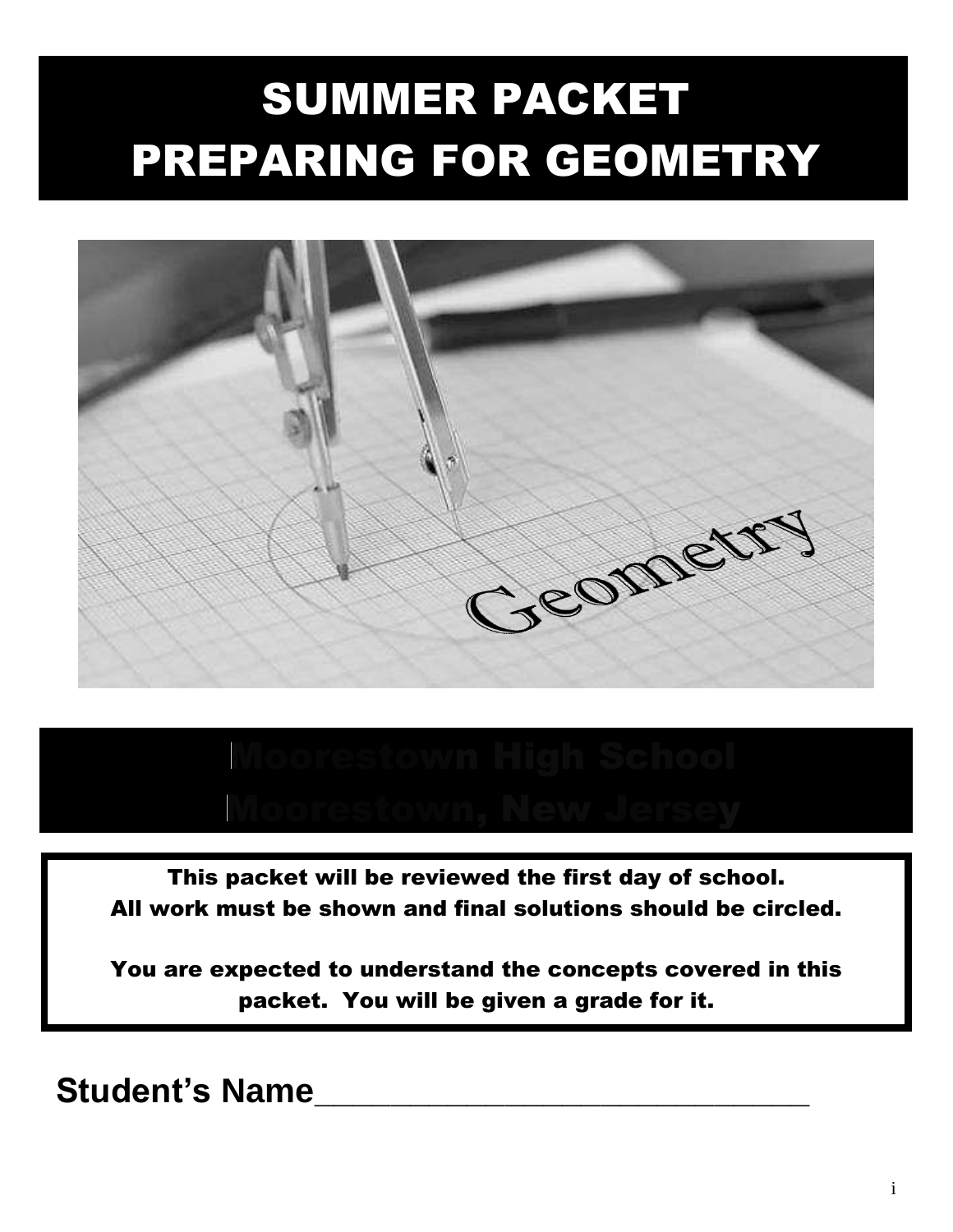## **HIGH SCHOOL Calculator Requirements**

**All High School Math courses require the use of a TI-84 Plus graphing**  calculator.

If you need to purchase another one, many local stores carry this calculator,

**You should NOT use a graphing calculator to complete this packet**, unless the directions note that you can use one.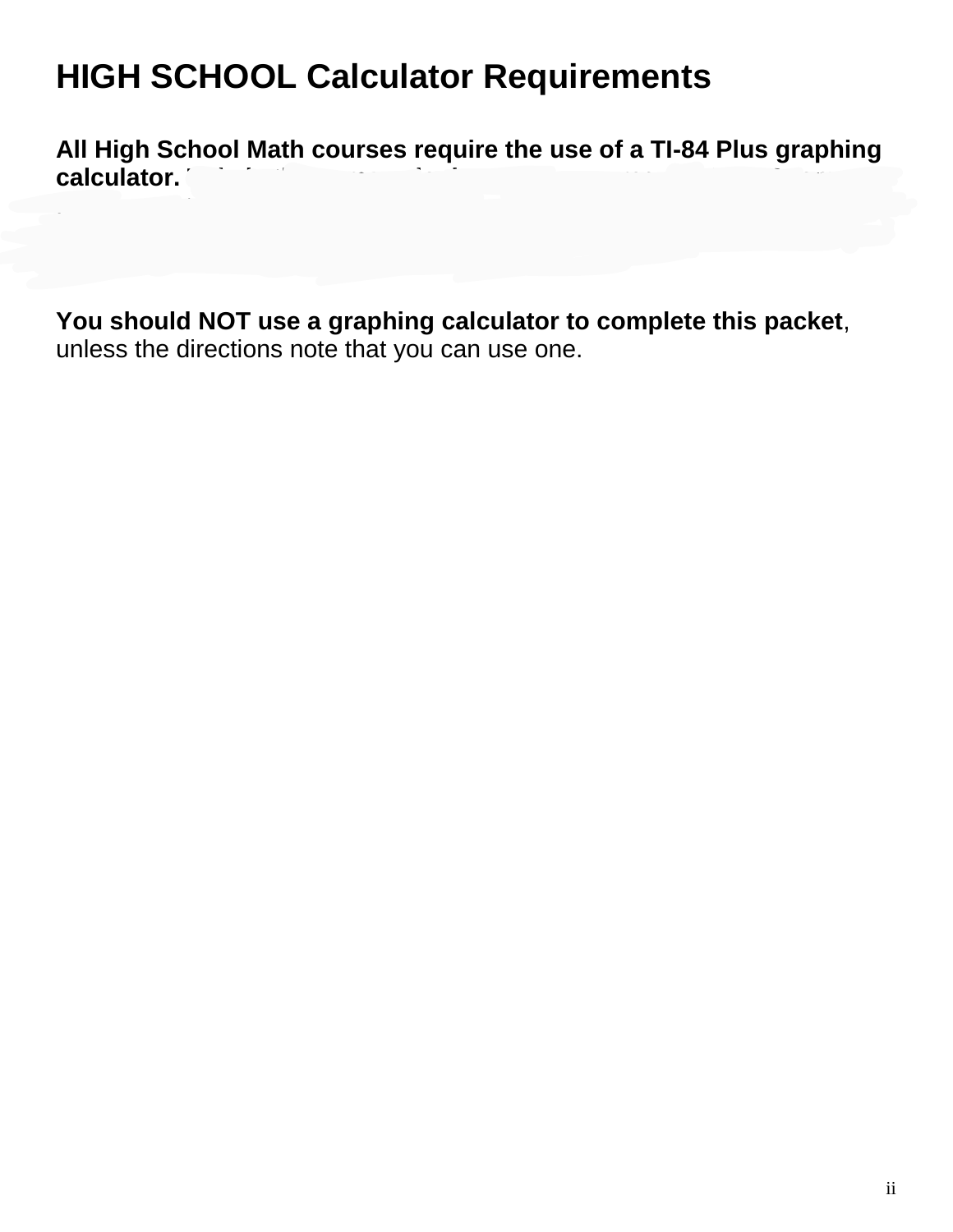# **Preparing for Geometry**

**The purpose of the packet is to help you review and reinforce concepts/topics that are necessary for Geometry. This packet has been designed to provide a review of Algebra I skills that are essential for student success in Geometry. It also contains a review of Geometry concepts students should have previously learned. Completion of this packet over the summer will be of great value to helping students successfully meet the academic challenges awaiting them in Geometry.**

#### **Instructions:**

Complete all sections of this packet. You will show this completed packet to your Geometry teacher the first day of school. All work must be shown and final answers should be circled.

Students must show work that supports their understanding. Students will be given a grade for completing the packet correctly.

It may be necessary to seek assistance on some questions/concepts... that is fine!

#### **Websites that may be of assistance:**

www.mathforum.org/dr.math Use this web site if you have a math questions that you need answered.

www.allmath.com This website will provide you with links to games, reference, general math help and resources.

www.mathforum.com This online community includes teachers, students, researchers, parents and educators who have an interest in math and math education. The site includes Ask Dr. Math, Problems of the Week, discussion groups and much more.

www.AAAmath.com. Customized by grade level and topic, AAA Math features explanations of various mathematical topics, practice problems and fun, challenging games.

www.coolmath.com This fully interactive site and allows the user to sharpen basic math skills, play games and explore new math concepts.

www.figurethis.org Created by the National Council of Teachers of Mathematics, this site helps families enjoy mathematics outside school through a series of fun and engaging challenges.

**The more math you explore, the more prepared you will be!**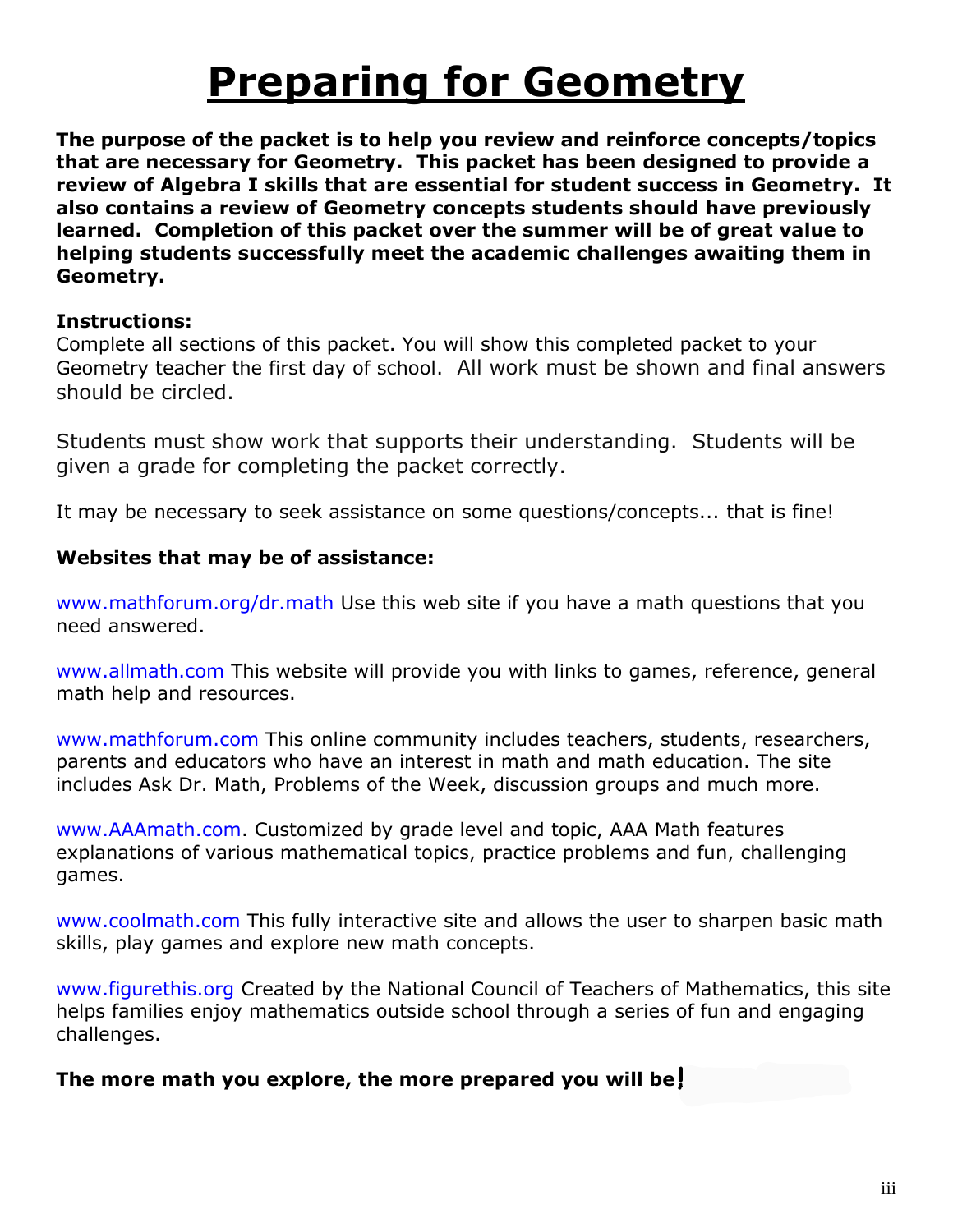#### Algebra I Topics

**Equations** Variables and Expressions Solving Equations Solving for a Variable Rates, Ratios, and proportions

#### **Functions**

Graphing Relationships Relations and Functions Writing Functions Graphing Functions Scatter Plots and Trend Lines Arithmetic Sequences

#### **Linear Functions**

Identifying Linear Functions Using Intercepts Rate of Change and Slope The Slope Formula Direct Variation Slope-Intercept Form Point-Slope Form Slopes of Parallel and Perpendicular Lines Transforming Linear Functions

#### **Systems of Equations**

Solving Systems by Graphing Solving Systems by Substitution Solving Systems by Elimination Solving Special Systems

**Polynomials** Special Products of Binomials Multiplying Polynomials Adding and Subtracting Polynomials

#### **Factoring Polynomials**

Factors and Greatest Common Factors Factoring by GCF Factoring  $x^2 + bx + c$ Factoring Special Products

#### **Quadratic Functions and Equations**

Solving Quadratic Equations by Factoring Solving Quad Equations by Using Square Roots The Quadratic Formula Completing the Square

#### **Geometry Topics**

**Angles** Angle Relationships Triangle Angle Sum

#### **Plane Figures**

Area Perimeter/Circumference Similarity Pythagorean Theorem

#### **Solid Figures**

Volume Similarity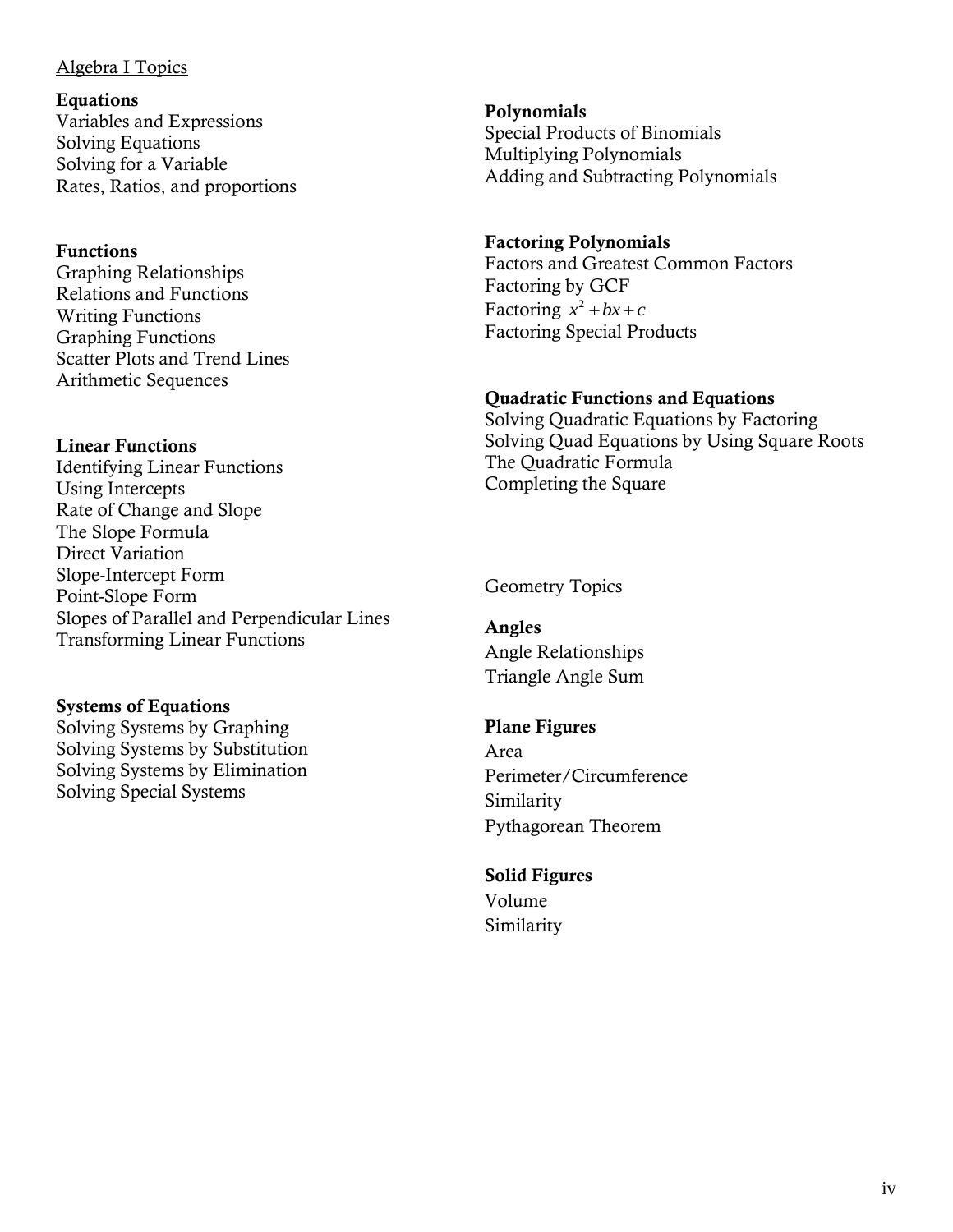#### **Solve each equation.**

| <u> </u><br>1. $-x-9=x+3$ | 2. $7r-4+2r=12+7r$  |
|---------------------------|---------------------|
|                           |                     |
|                           |                     |
|                           |                     |
|                           |                     |
|                           |                     |
|                           |                     |
| 3. $-5-4(n+3) = -19-3n$   | 4. $-3(3-k)=3(k+3)$ |
|                           |                     |
|                           |                     |
|                           |                     |
|                           |                     |
|                           |                     |
|                           |                     |

#### **Solve for the indicated variable.**

| 5. $d = rt$ for r            | 6. $ax+by+c=0$ for y           |
|------------------------------|--------------------------------|
|                              |                                |
|                              |                                |
|                              |                                |
|                              |                                |
|                              |                                |
|                              |                                |
| 7. $A = \frac{e+f}{2}$ for e | $\sqrt{3k+7n} = p$ for k<br>8. |
|                              |                                |
|                              |                                |
|                              |                                |
|                              |                                |
|                              |                                |

#### **Use intercepts to graph the line described by the equation.**

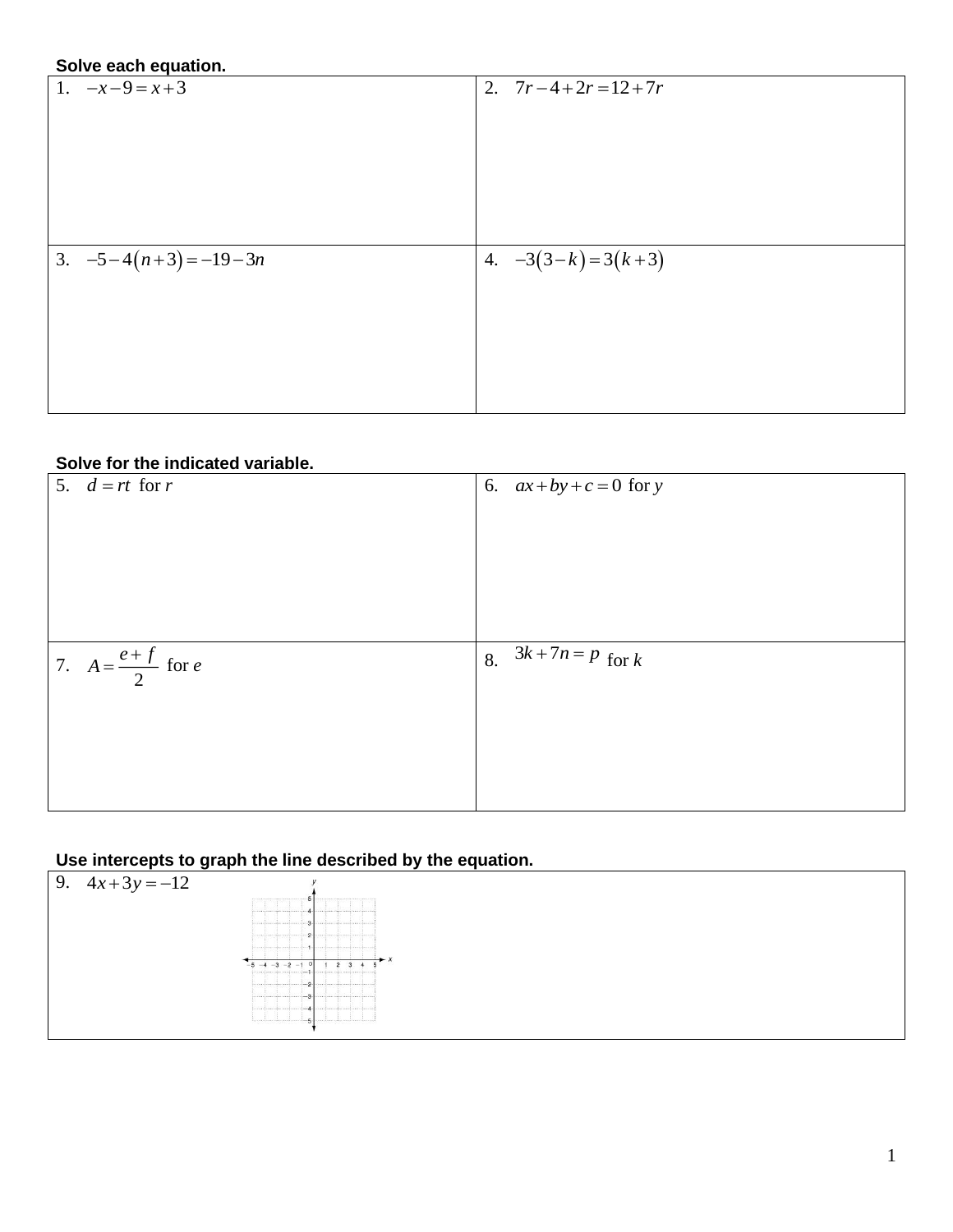

#### **Find the slope of the line that contains each pair of points.**

| 14. $(3,10)$ and $(2,5)$ | 15. $(12,-2)$ and $(0,6)$ |
|--------------------------|---------------------------|
|                          |                           |
|                          |                           |
|                          |                           |
|                          |                           |

#### **Find the slope of the line described by each equation.**

| - -----<br>---- ---- --- - - - - |                |
|----------------------------------|----------------|
| 16. $5x+4y=40$                   | 17. $7x+42=2y$ |
|                                  |                |
|                                  |                |
|                                  |                |
|                                  |                |
|                                  |                |
|                                  |                |

#### **Write the equation that describes each line in slope-intercept form.**

| 18. slope = 8; y-intercept = $-6$ | 19. slope = $-\frac{1}{2}$ , (8,-1) is on the line |
|-----------------------------------|----------------------------------------------------|
|                                   |                                                    |
|                                   |                                                    |
|                                   |                                                    |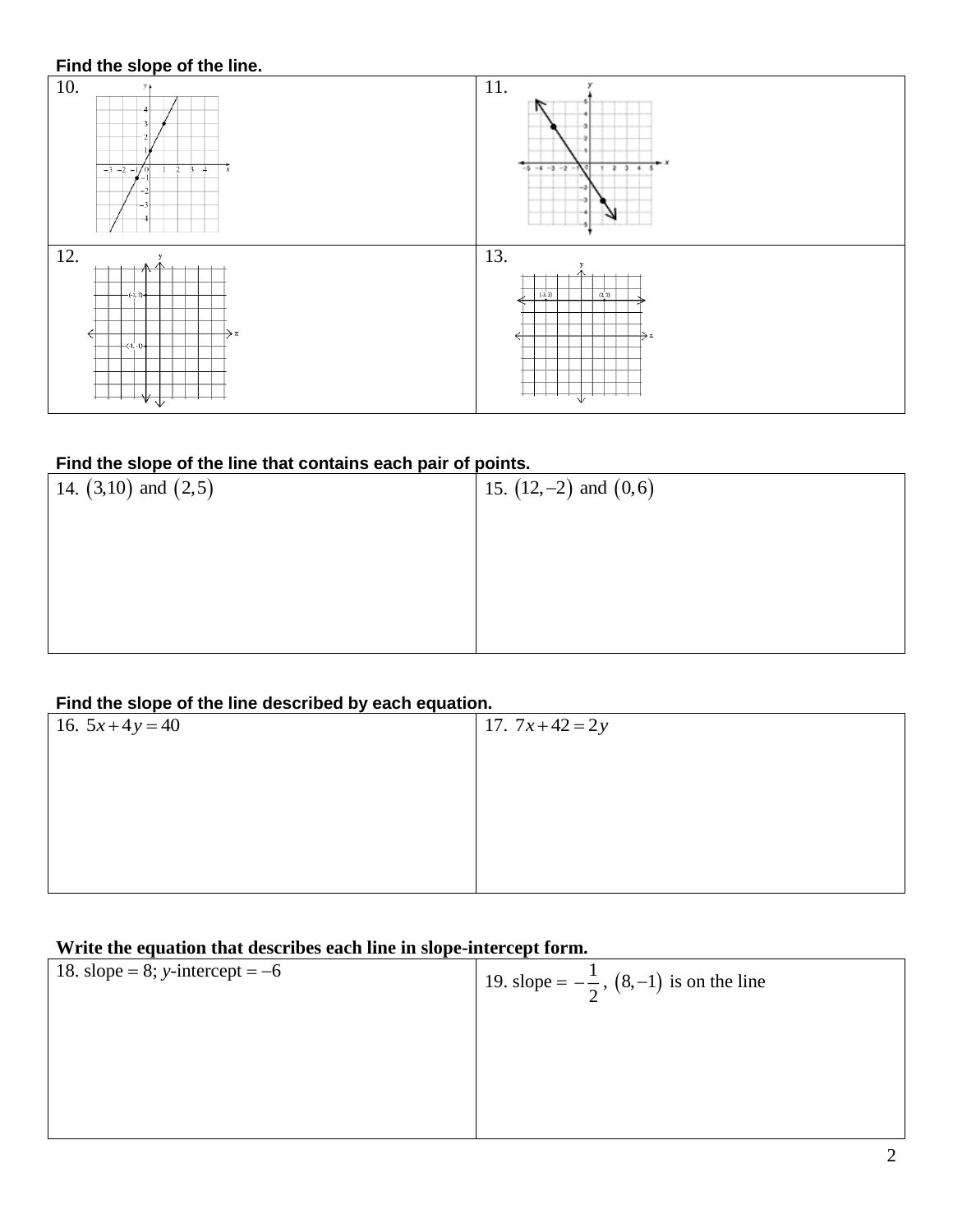## **Write each equation in slope-intercept form. Then graph the line described by the equation.**



#### **Write an equation in point-slope form for the line with the given slope that contains the given point.**

| 22. slope = 4; $(5, 6)$ | 23. slope = $-3$ ; (7, -2) |
|-------------------------|----------------------------|
|                         |                            |
|                         |                            |
|                         |                            |
|                         |                            |
|                         |                            |

### **Graph the line described by each equation.**



#### **Solve each system by graphing.**

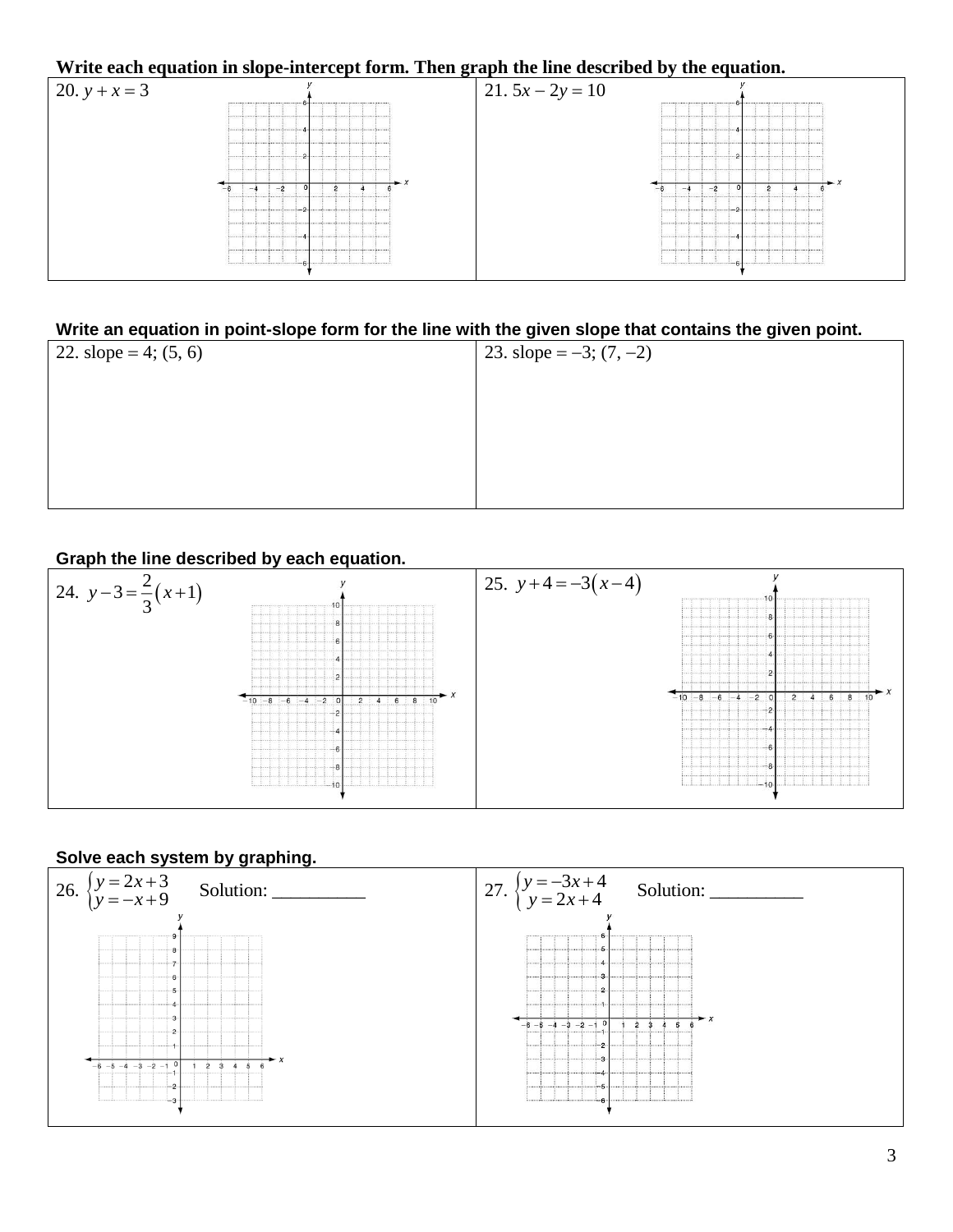#### **Solve each system by substitution.**

28.  $\begin{cases} y = 3x + 4 \\ y = 4x + 5 \end{cases}$  $4x + 5$  $=4x+$ 

$$
29. \begin{cases} -2x+2y=4\\ 4x+3y=-15 \end{cases}
$$

28. 
$$
\begin{cases} y = 3x + 4 \\ y = 4x + 5 \end{cases}
$$
 29. 
$$
\begin{cases} -2x + 2y = 4 \\ 4x + 3y = -15 \end{cases}
$$

#### **Solve each system by elimination.**

30. 
$$
\begin{cases} x+6y = -8 \\ 7x+2y = 24 \end{cases}
$$
31. 
$$
\begin{cases} 9x+6y = 12 \\ -18x-8y = -4 \end{cases}
$$

#### **Evaluate each expression for the given value(s) of the variable(s).**

| 32. $(3t)^{-3}$ for $t = 2$ | 33. $4x^{-2}y^{0}$ for $x = 7$ and $y = -4$ |
|-----------------------------|---------------------------------------------|
|                             |                                             |
|                             |                                             |
|                             |                                             |
|                             |                                             |

#### **Add or subtract.**

| $1.99$ $0.99$              |                             |
|----------------------------|-----------------------------|
| 34. $12x^2 + 11y^2 - 5x^2$ | 35. $(-8k^2+5)-(3k^2+7k-6)$ |
|                            |                             |
|                            |                             |
|                            |                             |
|                            |                             |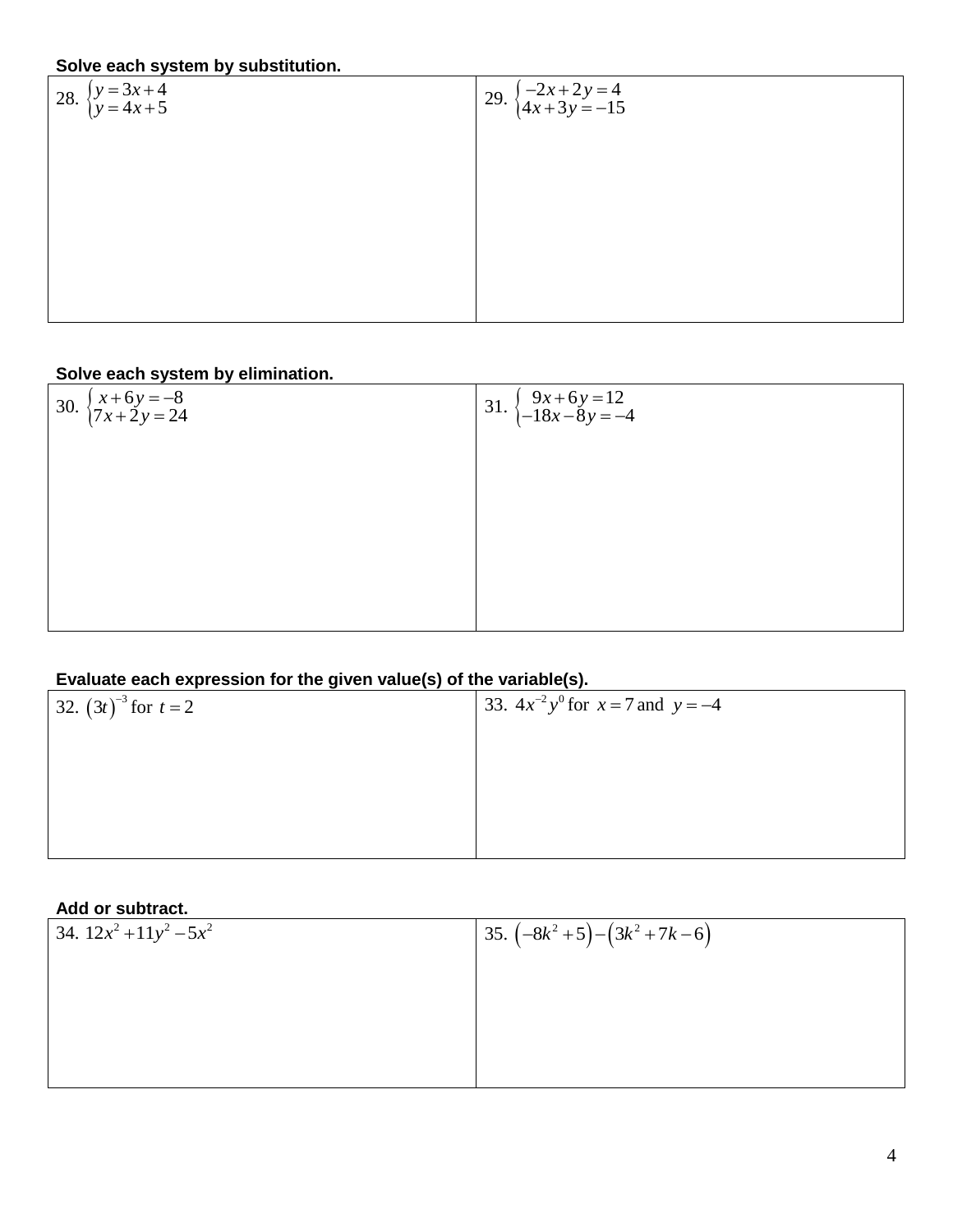#### **Multiply.**

| 36. $-4x(x^2-5x+7)$ | 37. $(y-7)(y-4)$ |
|---------------------|------------------|
|                     |                  |
|                     |                  |
|                     |                  |
| 38. $(x-4)^2$       | 39. $(5x+2)^2$   |
|                     |                  |
|                     |                  |
|                     |                  |

#### **Factor each polynomial. (GCF)**

| 40. $12c^3 - 5c$ | 41. $6x^2-18x+6$ |
|------------------|------------------|
|                  |                  |
|                  |                  |
|                  |                  |

### **Factor each polynomial.**

| $42. x^2 + 11x + 28$ | 43. $x^2-8x+7$      |
|----------------------|---------------------|
|                      |                     |
|                      |                     |
|                      |                     |
|                      |                     |
|                      |                     |
| 44. $x^2 - 2x - 24$  | 45. $x^2 + 4x - 21$ |
|                      |                     |
|                      |                     |
|                      |                     |
|                      |                     |
|                      |                     |
| 46. $1-9x^2$         | 47. $64x^2 - 1$     |
|                      |                     |
|                      |                     |
|                      |                     |
|                      |                     |
|                      |                     |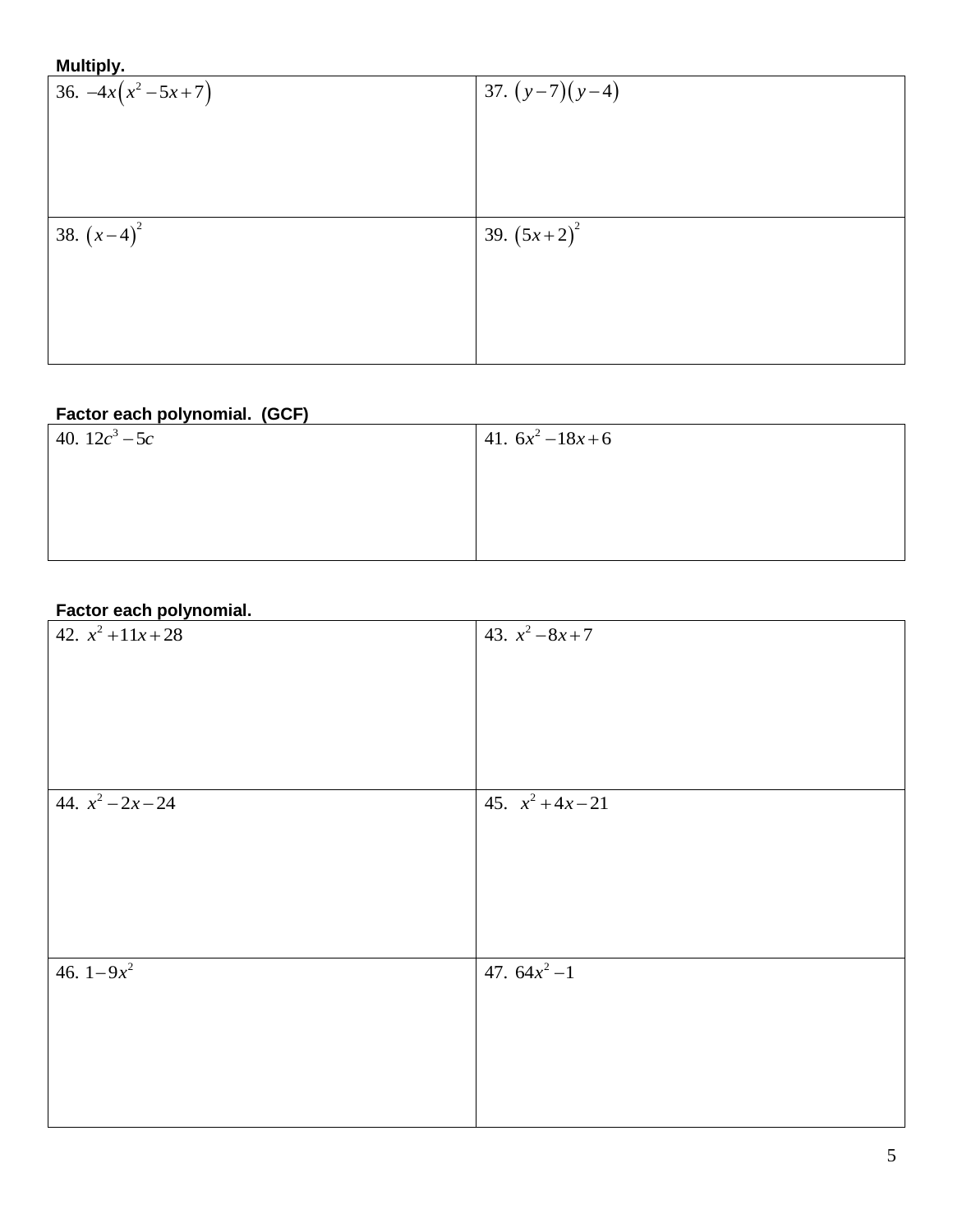#### **Use the Zero Product Property to solve each equation. Check your answer.**

| --------           |                 |
|--------------------|-----------------|
| 48. $(x-4)(x-3)=0$ | 49. $x(x+13)=0$ |
|                    |                 |
|                    |                 |
|                    |                 |
|                    |                 |
|                    |                 |

#### **Solve each quadratic equation by factoring. Check your answer.**

| $50. x^2 + 2x - 15 = 0$ | 51. $x^2 - 5x - 6 = 0$ |
|-------------------------|------------------------|
|                         |                        |
|                         |                        |
|                         |                        |
|                         |                        |

#### **Solve using square roots. Check your answer.**

| 52. $x^2 = 64$        | 53. $x^2 = 900$      |
|-----------------------|----------------------|
|                       |                      |
|                       |                      |
|                       |                      |
|                       |                      |
|                       |                      |
|                       |                      |
|                       |                      |
| 54. $9x^2 + 20 = 189$ | 55. $0 = 49x^2 - 16$ |
|                       |                      |
|                       |                      |
|                       |                      |
|                       |                      |

#### **Solve by completing the square.**

| 56. $x^2 + 10x = -21$ | $57. -x^2 + 6x - 3 = 0$ |
|-----------------------|-------------------------|
|                       |                         |
|                       |                         |
|                       |                         |
|                       |                         |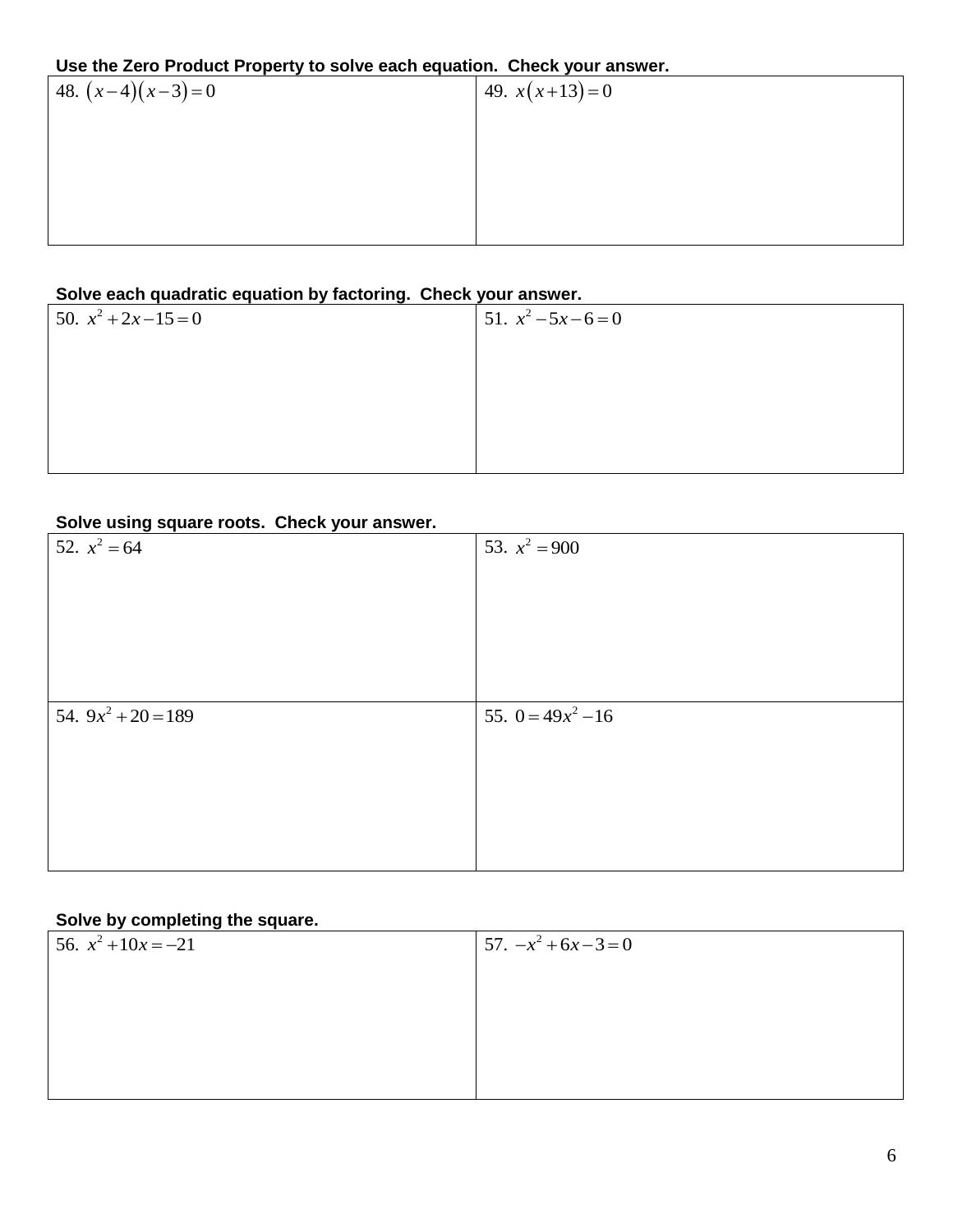#### **Solve using the Quadratic Formula.**

| 58. $x^2 + 7x - 6 = 0$ | 59. $2x^2 - x - 11 = 0$ |  |
|------------------------|-------------------------|--|
|                        |                         |  |
|                        |                         |  |
|                        |                         |  |
|                        |                         |  |
|                        |                         |  |

#### **Name the relationship(s): complementary, supplementary, vertical, or adjacent.**



#### **Find the measure of angle** *b***.**



#### **Find the perimeter of each figure.**

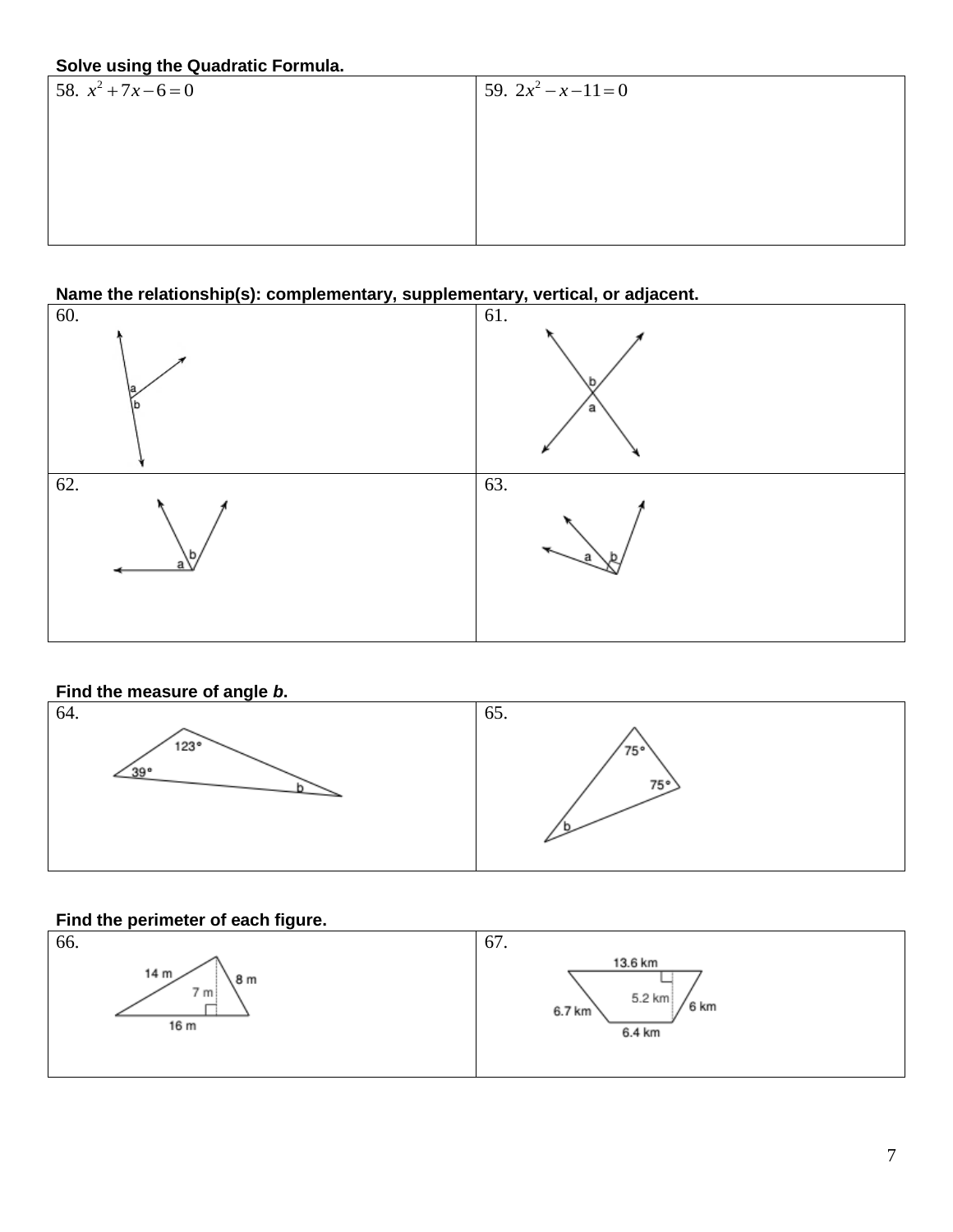

#### **Find the area and circumference of each circle.**





## **The polygons in each pair are similar. Find the scale factor of the smaller figure to the larger figure.**<br>76.